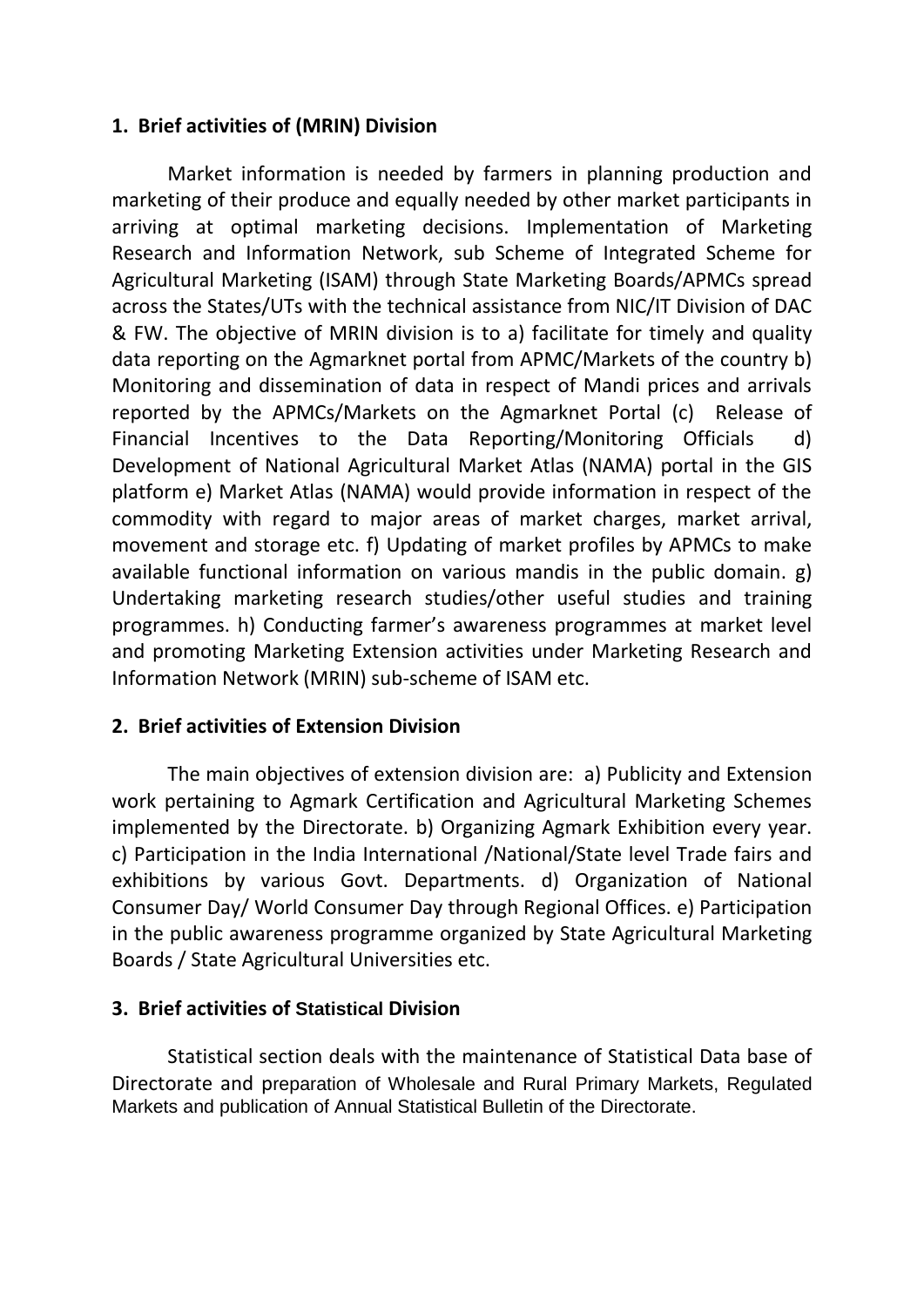### *Brief activities of MRIN-Division*

Market information is needed by farmers in planning production and marketing of their produce and equally needed by other market participants in arriving at optimal marketing decisions.

- i) Implementation of Marketing Research and Information Network, sub Scheme of Integrated Scheme for Agricultural Marketing (ISAM) through State Marketing Boards/APMCs spread across the States/UTs with the technical assistance from NIC/IT Division of DAC & FW.
- ii) Supervision work for timely and quality data reporting on the Agmarknet portal from APMC/Markets of the country.
- iii) Monitoring and Dissemination of data in respect of Mandi prices and arrivals reported by the APMCs/Markets on the Agmarknet Portal.

iv) Release of Financial Incentives to the Data Reporting/Monitoring Officials.

- v) Development of National Agricultural Market Atlas (NAMA) portal in the GIS platform. Market Atlas (NAMA) would provide information in respect of the commodity with regard to major areas of market charges, market arrival, movement and storage etc.
- vi) Updating of market profiles by APMCs to make available functional information on various mandies in the public domain
- vii) Undertaking marketing research studies/other useful studies and training programmes.
- viii) Conducting farmer's awareness programmes at market level and promoting Marketing Extension activities under Marketing